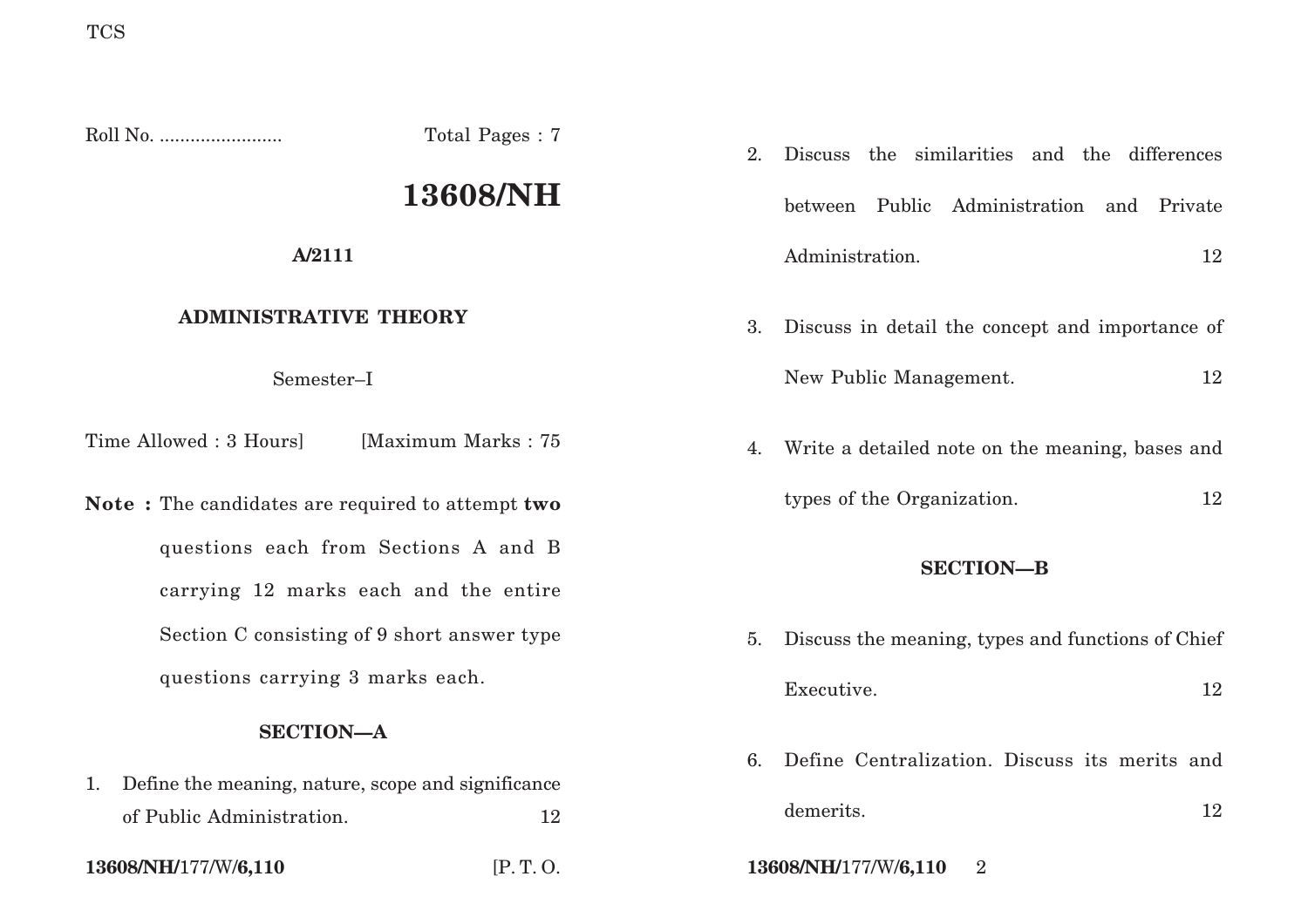|                  | 7. How does Parliament and Judiciary exercise its |                                                           |    |  |  |
|------------------|---------------------------------------------------|-----------------------------------------------------------|----|--|--|
|                  |                                                   | control over Administration? Explain.                     | 12 |  |  |
| 8.               |                                                   | Define Delegated Legislation. Discuss its merits,         |    |  |  |
|                  |                                                   | demerits and safeguards.                                  | 12 |  |  |
| <b>SECTION-C</b> |                                                   |                                                           |    |  |  |
| 9.               |                                                   | Write short notes on the following :<br>$9 \times 3 = 27$ |    |  |  |
|                  | (i)                                               | Is Public Administration a Science or an                  |    |  |  |
|                  |                                                   | Art?                                                      |    |  |  |
|                  | (ii)                                              | What do you know about Ist Minnowbrook                    |    |  |  |

Conference ?

- (iii) Discuss the relationship between Public Administration and Economics.
- (iv) Define Line and Staff Agencies.
- (v) Write any two definitions of Hierarchy.
- (vi) Write the kinds of Communication.
- (vii) What do you mean by Judicial Review ?
- (viii) What is meant by Constitutional Remedies ?
- (ix) What is meant by the Vote of No-confidence ?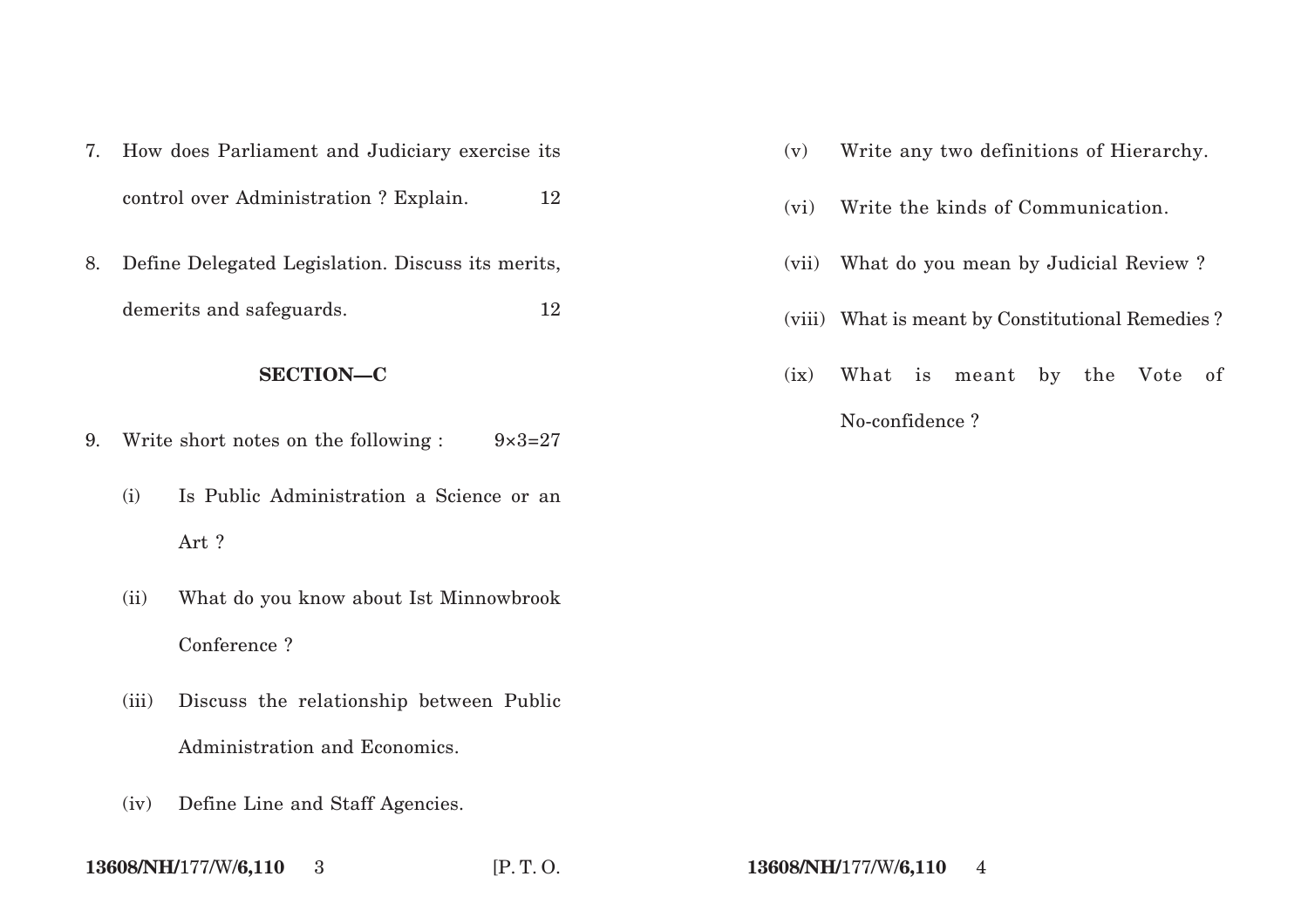## **PUNJABI VERSION**

**ਨੋਟ :** ਭਾਗ А ਅਤੇ В ਹਰੇਕ ਵਿਚੋਂ **ਦੋ–ਦੋ** ਪਸ਼ਨ ਕਰੋ ਅਤੇ **ਹਰੇਕ ਪਸ਼ਨ ਦੇ 12 ਅੰਕ ਹਨ। ਭਾਗ**  $C$  **ਸਾਰਾ ਕਰੋ। ਇਸ** <u>ਵਿਚ 9 ਸੰਖੇਪ ਉੱਤਰ ਵਾਲੇ ਪੁਸ਼ਨ ਲਾਜਮੀ ਹਨ ਅਤੇ ਹਰੇਕ</u> ਪਸ਼ਨ ਦੇ 3 ਅੰਕ **ਹਨ।** 

#### <u> $\overline{\mathbf{g}}$ ग्त—A</u>

- 1. **ਲੋਕ ਪਸ਼ਾਸਨ ਦਾ ਅਰਥ, ਪਕਿਰਤੀ, ਖੇਤਰ ਅਤੇ ਮਹੱ**ਤਤਾ ਦੀ ਵਿਆਖਿਆ ਕਰੋ। <u>12</u> ਵਿਅ
- 2. ਲੋਕ ਪਸ਼ਾਸਨ ਅਤੇ ਨਿਜੀ ਪਸ਼ਾਸਨ ਦੀਆਂ ਸਮਾਨਤਾਵਾਂ ਅਤੇ **AsmwnqwvW dI crcw kro[** <sup>12</sup>
- 3. ਨਵੀਨ ਲੋਕ ਪਬੰਧ ਦੀ ਧਾਰਨਾ ਅਤੇ ਮਹੱਤਤਾ ਬਾਰੇ ਵਿਸਥਾ**ਰ ivc ilKo[** <sup>12</sup>
- 4. ਸੰਗਠਨ ਦੇ ਅਰਥ, ਅਧਾਰ ਅਤੇ ਕਿਸਮਾਂ 'ਤੇ ਇੱਕ ਵਿਸਤਿਤ ਨੋਟ ਲਿਖੋ। <u>12</u>

**13608/NH/**177/W/**6,110** 5 [P. T. O. **13608/NH/**177/W/**6,110** 6

### **Bwg—B**

- 5. **ਮੱਖ ਕਾਰਜਕਾਰੀ ਦਾ ਅਰਥ, ਕਿਸਮਾਂ ਅਤੇ ਕੰਮਾਂ** ਦਾ ਵਰਣਨ  $\overline{\mathsf{a}}\overline{\mathsf{d}}$ ।  $\overline{\mathsf{a}}$
- 6. ਕੇਂਦਰੀਕਰਨ ਦੀ ਪੀਭਾਸ਼ਾ ਦਿਓ। ਇਸਦੇ ਫਾਇਦੇ **ਅਤੇ nukswnW dw vrxn kro[** <sup>12</sup>
- 7. ਸੰਸਦ ਅਤੇ ਨਿਆਂਪਾਲਿਕਾ ਪਸ਼ਾਸ਼ਨ ਤੇ ਕਿਵੇਂ ਨਿਯੰਤਰਣ **rKdIAW hn? ivAwiKAw kro[** <sup>12</sup>
- 8. ਸੌਂਪੀ ਕਾਨੂੰਨਸਾਜੀ ਦੀ ਵਿਆਖਿਆ ਕਰੋ। ਇਸਦੇ ਫਾਇਦੇ, **ਨੁਕਸਾਨਾਂ ਅਤੇ ਸੁਰਖਿਆਂਵਾਂ ਦਾ ਵੀ ਵਰਣਨ ਕਰੋ।** 12

#### **Bwg—C**

- 9. **hyT iliKAW 'qy sMKyp not ilKo :** 9×3=27
	- (i) ਕੀ ਜਨਤਕ ਪਸ਼ਾਸ਼ਨ ਇਕ ਵਿਗਿਆਨ ਜਾਂ ਕਲਾ ਹੈ?
	- (ii) ਪਹਿਲੀ ਮਿਨੂੰਬਰੁਕ ਕਾਨਫਰੰਸ ਬਾਰੇ ਤੁਸੀਂ ਕੀ ਜਾਣਦੇ <u>ਰੋ?</u>